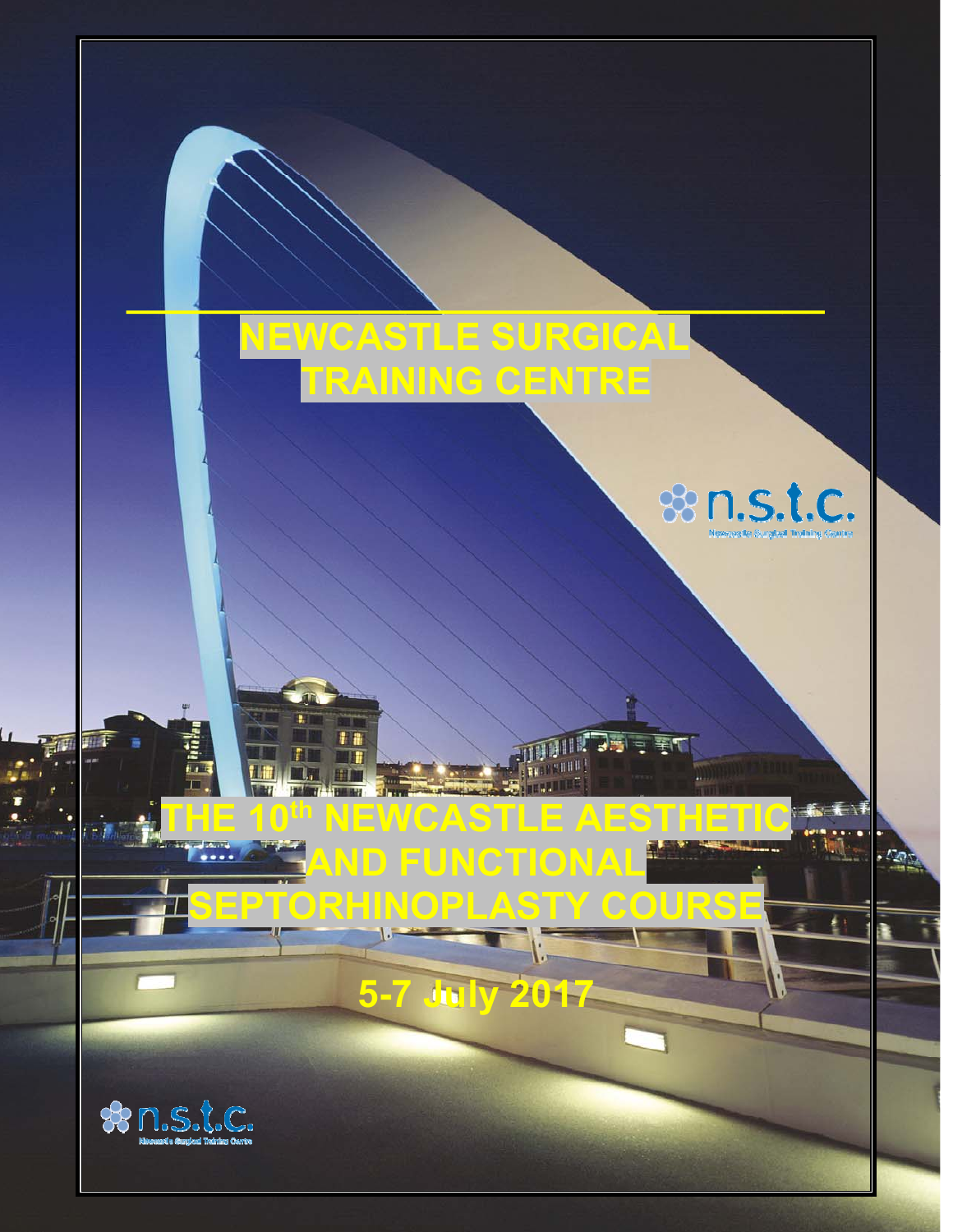# The Newcastle upon Tyne Hospitals **NHS**



| <b>Course Directors</b>      |                                       |  |  |  |
|------------------------------|---------------------------------------|--|--|--|
| <b>Mr Mohamed Reda</b>       | <b>Freeman Hospital, Newcastle</b>    |  |  |  |
| <b>Mr Wolfgang Issing</b>    | <b>Freeman Hospital, Newcastle</b>    |  |  |  |
| <b>Faculty List</b>          |                                       |  |  |  |
| <b>Professor Hossam Foda</b> | Alexandria, Egypt                     |  |  |  |
| <b>Mr Shahram Anari</b>      | <b>Birmingham Heartlands Hospital</b> |  |  |  |
| <b>Mr Tim Leontsinis</b>     | <b>Sunderland Royal Hospital</b>      |  |  |  |
| <b>Mr Rajiv Bhalla</b>       | <b>Manchester</b>                     |  |  |  |
| <b>Mr Omar Ayoub</b>         | <b>Liverpool</b>                      |  |  |  |
| <b>Dr Ahmad El-Saggan</b>    | <b>Stavanger, Norway</b>              |  |  |  |
| <b>Mr Afshin Yousefpour</b>  | <b>Brussels, Belgium</b>              |  |  |  |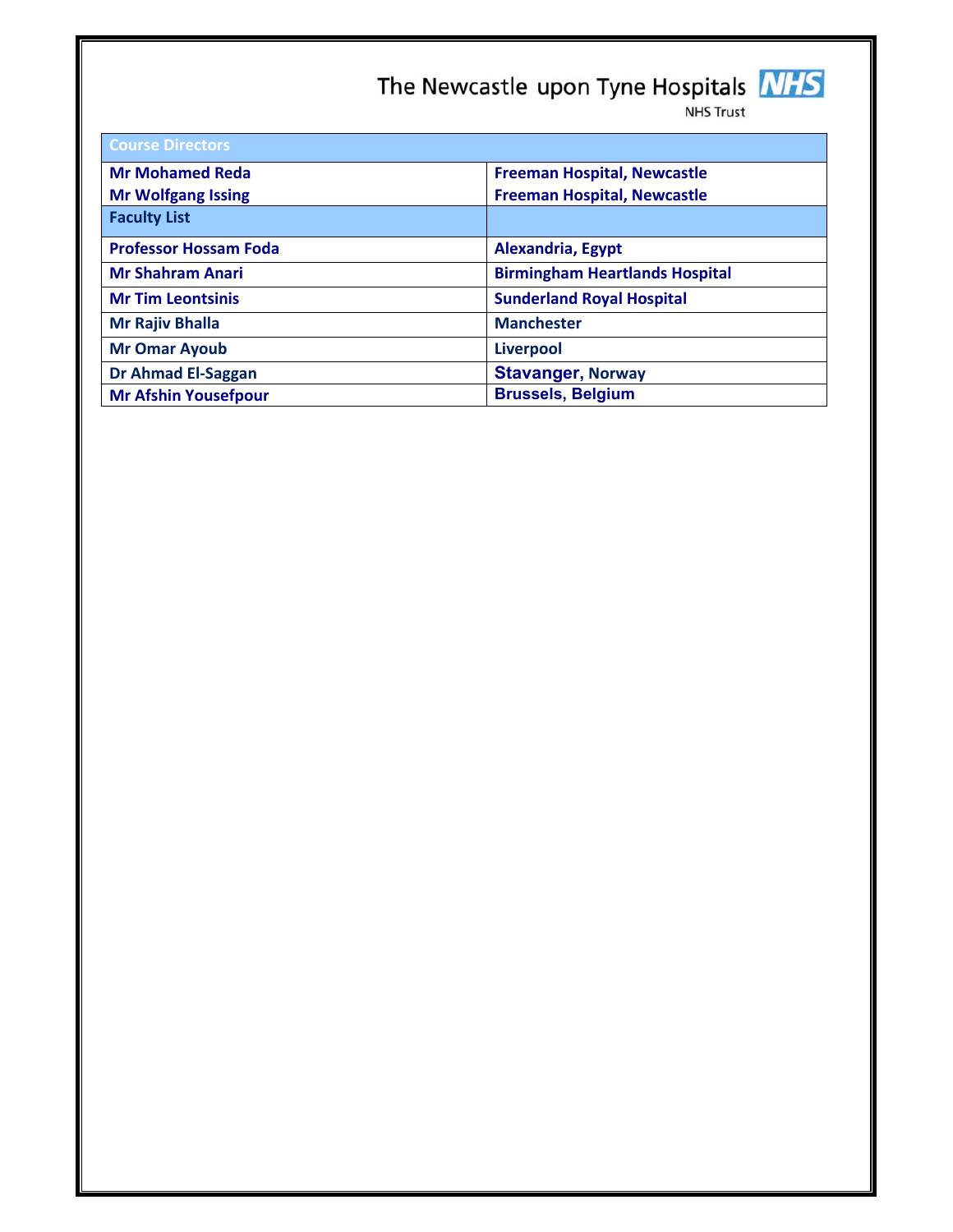#### **Newcastle Aesthetic and Functional Septorhinoplasty Course**

#### **DAY 1**

**The course is designed to improve the understanding and practice of Septorhinoplasty with didactic lectures and** hands- on cadaveric training experience. This course is conducted by a faculty of experienced surgeons, this is an **intensive two day course of lectures, debate, exchange and practical hands on**

| $08:45 - 09:00$ | <b>Registration and Refreshments</b>                                                                                                                   | Lecture Theatre        |                                       |
|-----------------|--------------------------------------------------------------------------------------------------------------------------------------------------------|------------------------|---------------------------------------|
| $9:00 - 09:05$  | <b>Welcome &amp; Introduction</b>                                                                                                                      | Lecture Theatre        | Mr Mohamed Reda<br>Mr Wolfgang Issing |
| $9:05 - 9:35$   | Pre-operative analysis, facial photography,<br>aesthetics                                                                                              | Lecture Theatre        | Mr Shahram Anari                      |
| 9:35-10:05      | The anatomy of the septum  and how to apply it                                                                                                         | <b>Lecture Theatre</b> | <b>Mr Wolfgang Issing</b>             |
| 10:05-10:35     | Open Rhinoplasty approach - tips and tricks                                                                                                            | Lecture Theatre        | Mr Omar Ayoub                         |
| 10:35-10:45     | <b>Refreshments</b>                                                                                                                                    |                        | <b>Lecture Theatre</b>                |
| $10:45 - 11:15$ | <b>Osteotomies in Rhinoplasty</b>                                                                                                                      | <b>Lecture Theatre</b> | Mr Mohamed Reda                       |
| $11:15 - 11:45$ | <b>Dorsal Profile alignment</b>                                                                                                                        | Lecture Theatre        | Prof Hossam Foda                      |
| $11:45 - 12:10$ | <b>Management of the deviated nose</b>                                                                                                                 | <b>Lecture Theatre</b> | <b>Prof Hossam Foda</b>               |
| 12.10-12:40     | Lunch                                                                                                                                                  |                        | <b>NSTC</b>                           |
| 12:40-14:30     | Cadaver Dissection - open rhinoplasty incision<br>+dorsal skin elevation, cephalic trim, identification<br>of septal angle, Septal Flaps and Incisions | Theatre 2              | <b>All Faculty</b>                    |
| 14:30-15:15     | <b>Cadaver Dissection-closed approach incisions and</b><br>dorsal skin elevation. Hump removal and<br>osteotomies.                                     | Theatre 2              | <b>All Faculty</b>                    |
| 15:15-15:30     | <b>Refreshments</b>                                                                                                                                    |                        | <b>Lecture Theatre</b>                |
| 15:30-16:45     | Cadaver Dissection - Septal Grafts/ spreader grafts                                                                                                    | Theatre 2              | <b>All Faculty</b>                    |
| 16:45-17:00     | <b>Summary</b>                                                                                                                                         | <b>Lecture Theatre</b> | <b>Mr Mohamed Reda</b>                |
|                 | <b>Course Dinner</b>                                                                                                                                   |                        | 19:30pm                               |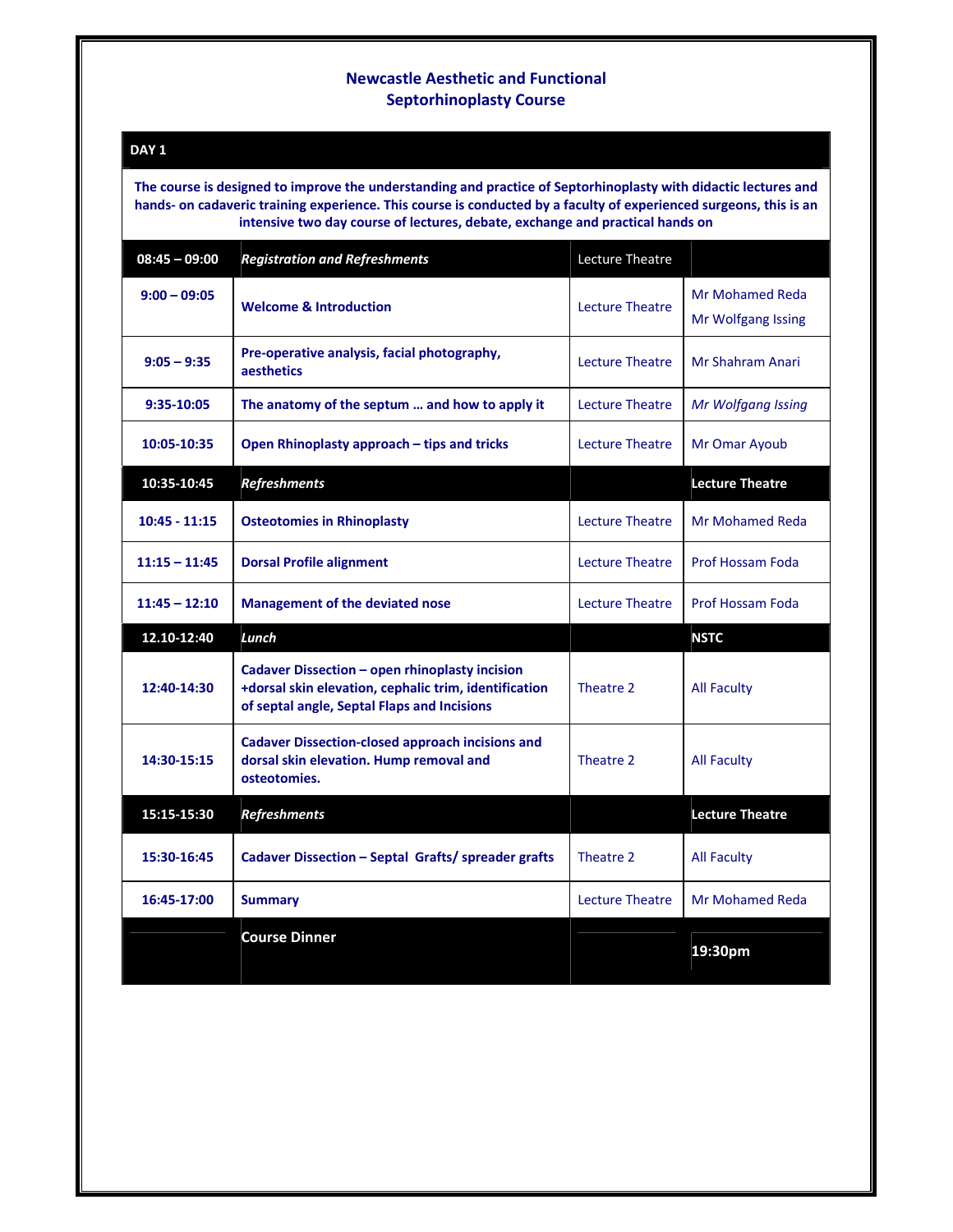## **Newcastle Aesthetic and Functional Septorhinoplasty Course**

| DAY <sub>2</sub> |                                                                                                                |                        |                          |
|------------------|----------------------------------------------------------------------------------------------------------------|------------------------|--------------------------|
| $8:45 - 9:00$    | <b>Refreshments</b>                                                                                            | <b>Lecture Theatre</b> |                          |
| $9:00-9:30$      | Closed approach and tip delivery. How I do<br>it.                                                              | Lecture Theatre        | <b>Mr Tim Leontsinis</b> |
| $9:30 - 10:00$   | Keystone area and hump reduction                                                                               | <b>Lecture Theatre</b> | Mr Rajiv Bhalla          |
| $10:00 - 10:25$  | Open approach to tip surgery                                                                                   | <b>Lecture Theatre</b> | <b>Prof Hossam Foda</b>  |
| $10:25 - 10:40$  | Refreshments                                                                                                   |                        | Lecture Theatre          |
| $10:40 - 11:05$  | <b>Challenges in Middle Eastern Nose</b>                                                                       | <b>Lecture Theatre</b> | <b>Prof Hossam Foda</b>  |
| $11:05 - 11:45$  | <b>Revision tip surgery</b>                                                                                    | <b>Lecture Theatre</b> | <b>Prof Hossam Foda</b>  |
| $11:45 - 12:15$  | The learning Curve in Septorhinoplasty                                                                         | <b>Lecture Theatre</b> | Dr Ahmad El-Saggan       |
|                  |                                                                                                                |                        |                          |
| $12:15 - 12:45$  | Lunch                                                                                                          |                        | <b>NSTC</b>              |
| $12:45 - 14:30$  | <b>Cadaver Dissection - Tip Surgery</b><br><b>Suture techniques</b>                                            | Theatre 2              | <b>All Faculty</b>       |
| $14:30 - 15:30$  | <b>Cadaver Dissection - tip surgery</b><br>Division and advancement flaps of LLC                               | Theatre 2              | <b>All Faculty</b>       |
| $15:30 - 15:45$  | Refreshments                                                                                                   |                        | Lecture Theatre          |
| $15:45 - 16:45$  | <b>Cadaver Dissection</b><br><b>Harvest Conchal cartilage graft</b><br><b>Nasion grafts, columellar struts</b> | Theatre 2              | <b>All Faculty</b>       |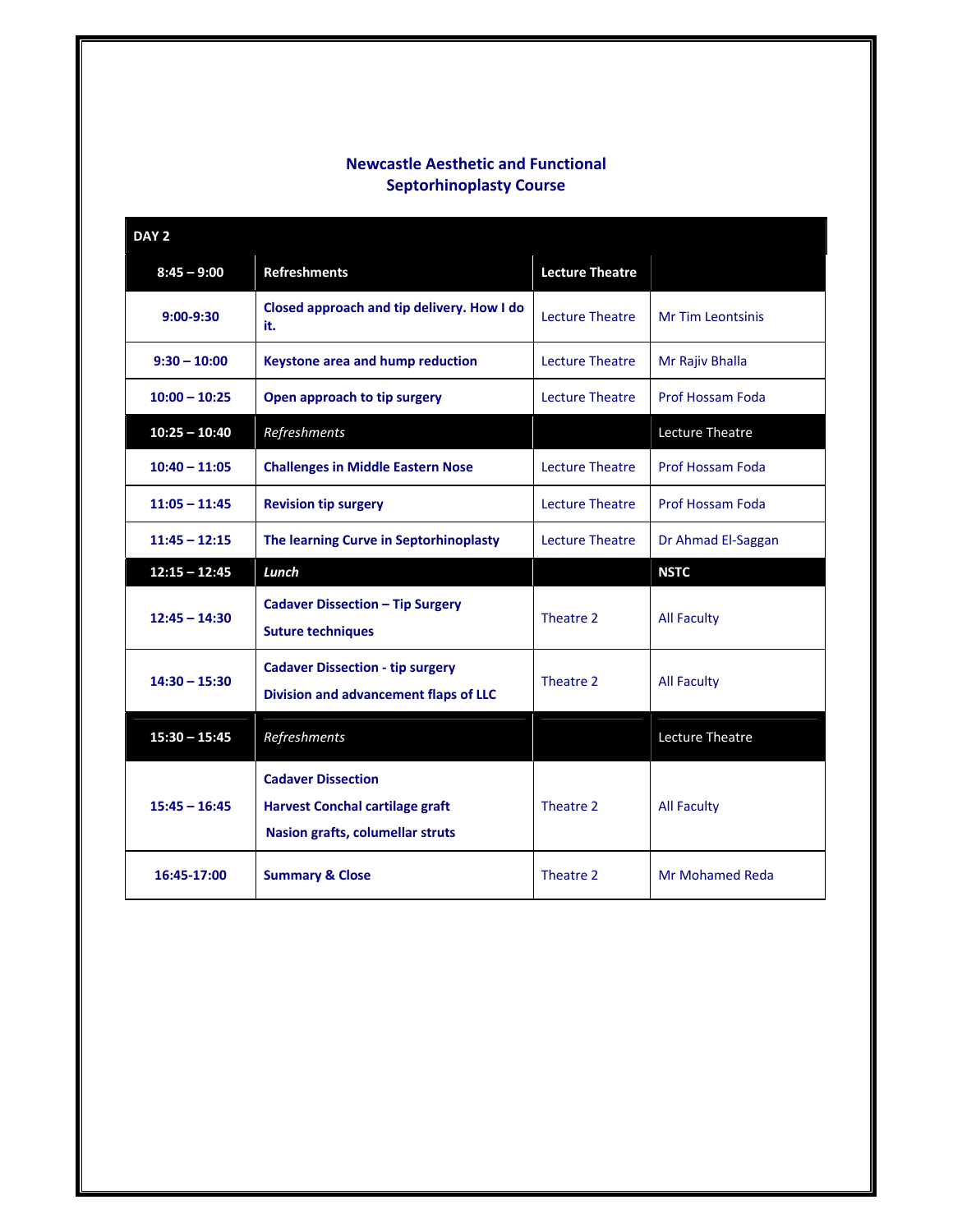## **Newcastle Aesthetic and Functional Septorhinoplasty Course**

| DAY <sub>3</sub> |                                                             |                        |                         |  |  |
|------------------|-------------------------------------------------------------|------------------------|-------------------------|--|--|
| $8:45 - 9:00$    | <b>Refreshments</b>                                         | <b>Lecture Theatre</b> |                         |  |  |
| $9:00 - 9.30$    | <b>Face lift</b>                                            | Lecture Theatre        | Mr Afshin Yousefpour    |  |  |
| $9:30 - 9:45$    | <b>Local Flaps in Facial surgery</b>                        | <b>Lecture Theatre</b> | Mr Wolfgang Issing      |  |  |
| $9:45 - 10:25$   | <b>Alar base reduction</b>                                  | <b>Lecture Theatre</b> | <b>Prof Hossam Foda</b> |  |  |
| $10:52 - 12:00$  | <b>Face lift</b>                                            | Theatre 2              | <b>All Faculty</b>      |  |  |
| $12:00 - 13:00$  | Lunch                                                       |                        | <b>NSTC</b>             |  |  |
| $13:00 - 14:00$  | <b>Cadaver Dissection - Alar base reduction</b>             | Theatre 2              | <b>All Faculty</b>      |  |  |
| $14:00 - 15:30$  | <b>Cadaver Dissection - Brow lift and</b><br>blepharoplasty | Theatre 2              | <b>All Faculty</b>      |  |  |
| $15:30 - 15:45$  | Refreshments                                                |                        | <b>Lecture Theatre</b>  |  |  |
| $15:30 - 16:45$  | <b>Cadaver Dissection - Local flaps</b>                     | Theatre 2              | <b>All Faculty</b>      |  |  |
| 16:45-17:00      | <b>Summary &amp; Close</b>                                  | Theatre 2              | Mr Wolfgang Issing      |  |  |